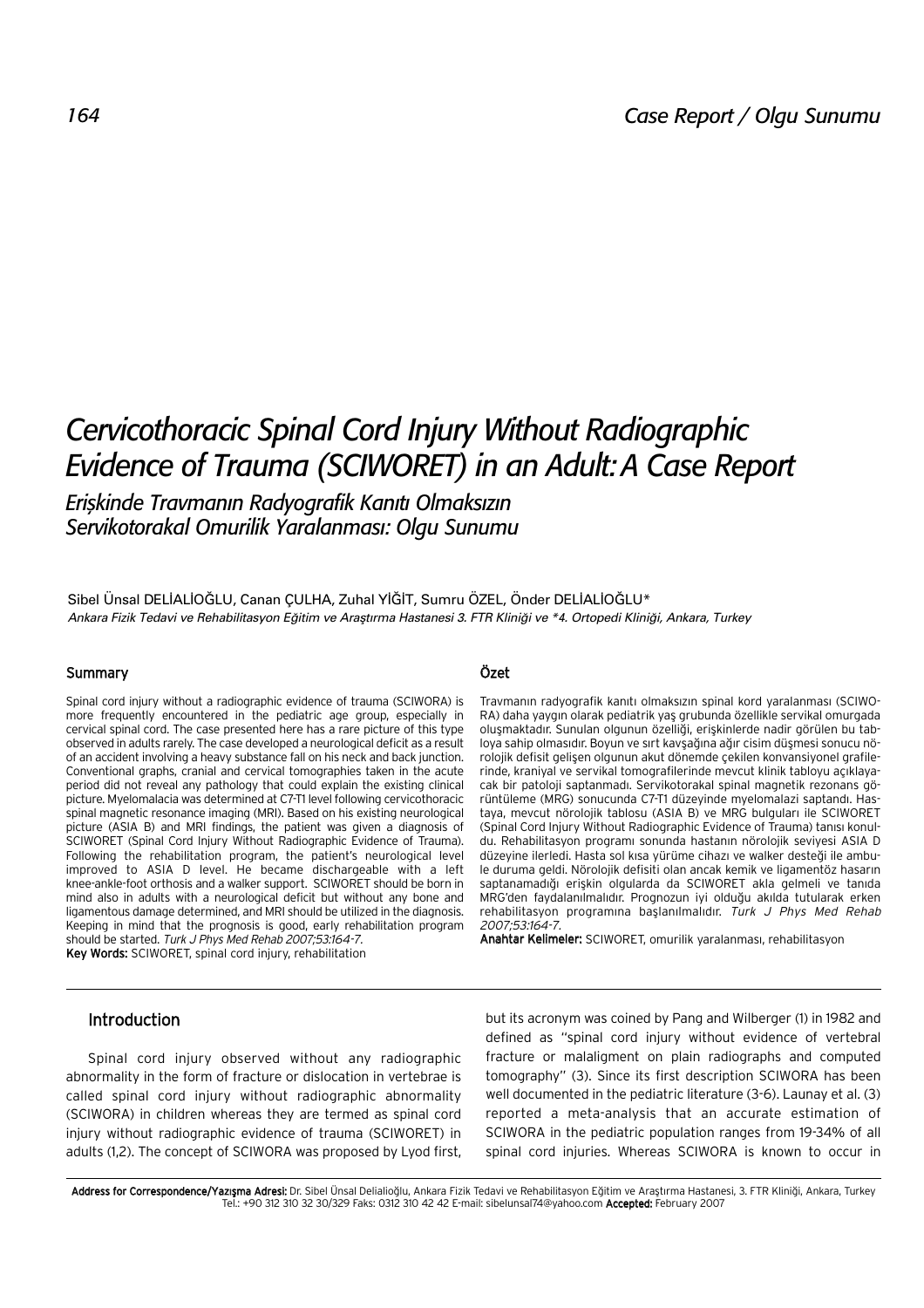| Turk J Phys Med Rehab 2007;53:164-7   |                                      |
|---------------------------------------|--------------------------------------|
| Türk Fiz Tıp Rehab Derg 2007;53:164-7 | Spinal Cord Injury in Adults Without |

pediatric age group, SCIWORET is less frequently seen in adults since they have mature spines (1,5,7). The case presented here involves an adult SCIWORET and, his rehabilitation outcomes, which is rarely seen in adults.

## The Case

A 31-year-old male applied to emergency clinic as a result of an accident involving a heavy material fall on his lower neck region. The first examination revealed that he was conscious and he could cooperate. Loss of strength was determined in his both lower limbs, and all dermatomes from T3 level were hypoesthesic. Conventional radiographs and computerized tomographies (CT) carried out during the acute period revealed no pathology in cranial, cervical and thoracic regions. The patient was given an intravenous bolus methyl prednisolone treatment. Without any change in his neurological status, the patient was sent to our clinic, after 17 days for rehabilitation program.

In the first neuromuscular system examination, it was seen that the patient did not have any sitting balance. He was able to turn aside in the bed and to get straight up with assistance. The neuromuscular system examination of his upper limbs was normal. In both of his lower limbs, he had full range of motion in hip, knee and ankle joints. His both lower limbs failed to show any active isolated motion including pelvic elevation. He had reduced deep tendon reflexes, with hypotonic muscle tonus. The dermatomes at and under T3 were hypoesthesic. Achilles clonus was determined in the right side. It was not possible to obtain plantar reflexes. Superficial and deep anal sensations were present, but voluntary anal contraction was absent. Bulbocarvenous reflex could be obtained. According to these findings, the patient was considered to be at T2 ASIA B level as per the American Spinal Injury Association (ASIA) 2000 classification (8). The examination made one week after the patient's admission to the service, an increase was found in the muscle tonus in both lower limbs. The plantar reflexes could be obtained bilaterally. Voluntary anal contraction was determined. However, the lower limbs had no motion except pelvic elevation. With these findings, the patient's neurological level was seen to have progressed to the level of ASIA C. The Functional Independence Measure (FIM) value at the time of hospitalization was determined to be 64. Conventional radiographies, cervical and thoracic CTs did not show any vertebral fractures or dislocation that would explain the patient's existing neurological status. Cervicothoracic spinal magnetic resonance imaging (MRI) was performed and revealed a hypointense milimetric myelomalacic region in T1 sequence within spinal cord at C7-T1 disk level, and a hyperintense millimetric myelomalacic field region in T2 sequence (Figure 1a, 1b, 2). With his neurological status and MRI findings, the patient was regarded to be a SCIWORET case. A rehabilitation program was planned for the patient. Both his lower limbs were applied exercises for passive joint motion while strength exercises were applied to upper limbs. Cushion exercises and push-up exercises were performed. Following a tilt-table program, he was verticalized in the parallel bar. He gained sitting balances. He had urinary and anal incontinence; he used diaper and permanent urinary catheter when hospitalized. He was taught an appropriate bowel training program. The urodynamic study revealed that he had overactive detrusor-hyperactive sphincter. The patient was administered

oxybutinin hydrochloride at 15 mg/day dose, with clean intermittent catheterization at four hour intervals. At the end of the first rehabilitation program, the patient gained sitting balances, therapeutic verticalization, and became independent in his transfers. So he was discharged at the wheelchair level. At this time, his FIM score was determined to be 80. During the check-up at the 6th month, the patient had increased muscle strength, and his neurological status improved to ASIA-D level. So, the patient was hospitalized for the second time. At the end of this second program he was discharged by walking, with a left knee-ankle-foot orthosis (KAFO) and a walker. Finally his FIM score increased to 116.

### **Discussion**

SCIWORA is more commonly observed in pediatric age group and affects cervical cord as well. Three anatomic characteristics have been proposed to explain the much higher incidence of SCIWORA in children than in adults, producing a neural injury



Figure 1. A- T1 weighted sagittal cervicothoracic spinal MRI, hypointense milimetric myelomalacic region in T1 sequence within spinal cord at C7-T1 disc level.  $B - T2$  weighted sagittal cervicothoracic spinal MRI.



Figure 2. T1 weighted axial cervicothoracic spinal MRI, and a hyperintense millimetric myelomalacic field region.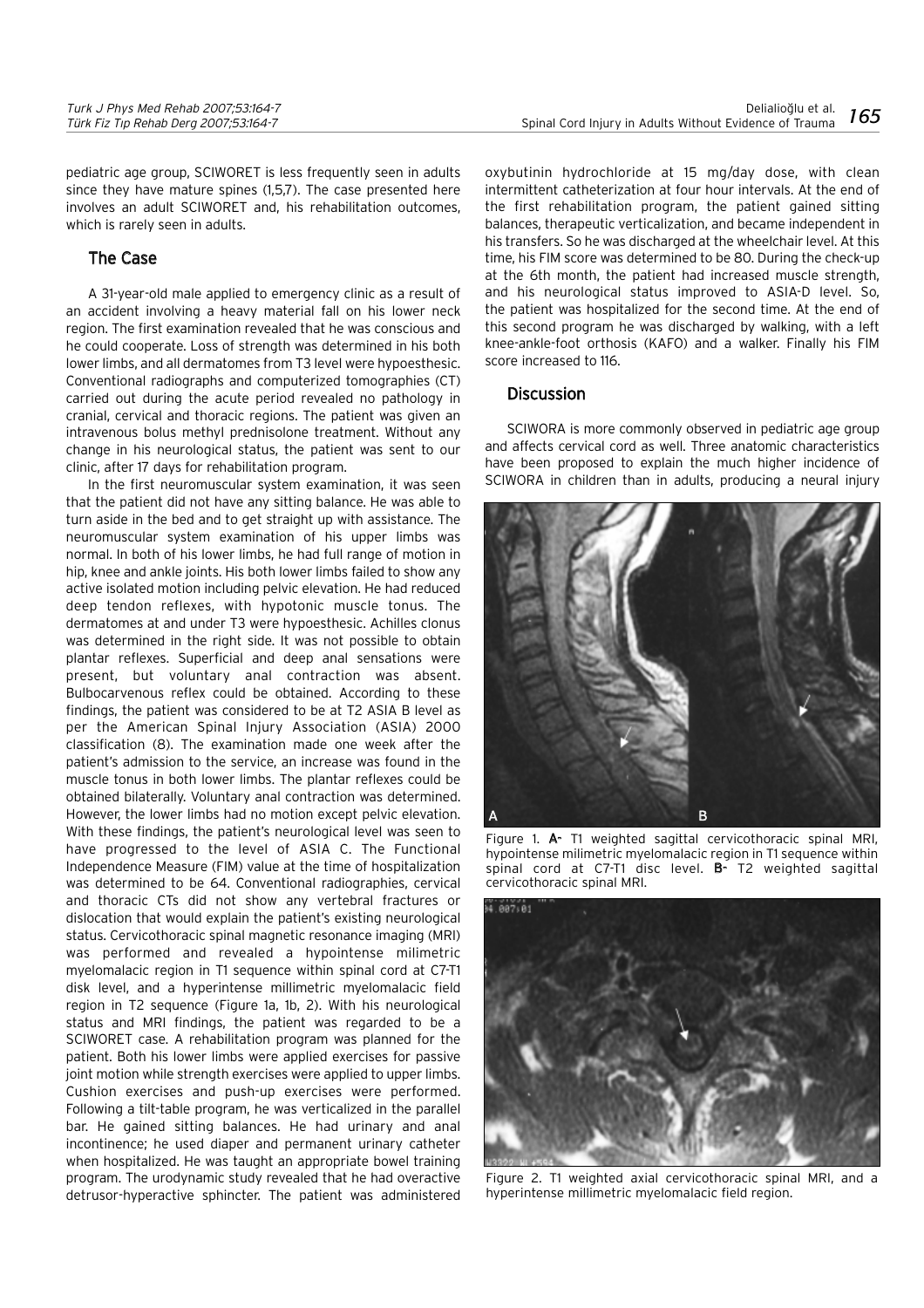rather than a fracture. First, in children the facet joints (and particularly those in the upper cervical spine) have a more horizontal orientation, allowing increased translational motion in an anteroposterior plane. Second, children have anterior wedging of the superior aspects of the vertebral bodies. Third, pediatric ligaments and joint capsules have greater elasticity. These features allow for excessive intersegmental movement and transient soft disc protrusion, resulting in neural injury without fracture of the vertebrae or frank rupture of the ligaments in the spinal column (3). Due to changes in the bone and ligamentous morphology in the spinal cord along with the growth, SCIWORET is rarely seen in adults with mature spine (7). Because the flexibility of the spine decreases by age, the skeleton completes its maturation and injuries occur more in the form of bone fractures (1,3,4). Kothari et al. (4) reported four adult cases of SCIWORA. Hendey et al. (9) reported SCIWORA in 27 of the 818 cases with cervical trauma in a clinical study conducted in 21 centers. Demetriades et al. (10) identified SCIWORA in 11 patients out of 292 cervical spinal injuries. Gupta et al. (7) determined cervical SCIWORA using MRI in 15 out of 151 adult patients with spinal injury in a year. Tewari et al. (2) reported that SCIWORA contributes 12% of cases spinal cord injury in adults.

Several mechanisms have been proposed in spine injury ethiopathogenesis, such as cord traction injury caused by spine hyperextension and hyperflexion, direct spinal trauma and delayed cord injury arising from rarely vascular damages (1,11). It was thought that neural injury in the patients with thoracic SCIWORA frequently arises from hyperflexion injury of the cord (12). Bhatoe (13) has reported that the injury mechanism may involve acute tension of the cord during flexion and torsional stiffness. Similarly, the lower cervical and upper thoracic spine flexion developing during the injury in our case has caused traction, leading spinal cord injury. Thoracic spine is generally recognized to be more stable because of chest cage compared with cervical and lumbar spines. Therefore, fractures and dislocations are less frequent in thoracic spine. Nevertheless, when fracture or fracture dislocation of upper thoracic spine occurs, spinal cord involvement and severe concomitant injuries are frequently associated (14). Adult example of a thoracic SCIWORET event was first reported by Hirsh (12) in the literature, with comments that thoracic spine may not be as stable as it is thought. Koizumi et al. (14) reported two thoracic SCIWORA cases. Samsani et al. (15) described thoracic spinal cord injury in a skeletally mature patient occured in the absence of associated bony and ligamentous injury.

Lateral conventional radiographies show about 75% of the fractures in the cervical spine, with sensitivity ranging between 82-85%. When all cervical graphs (lateral, anteroposterior, and oblique radiographies) are taken, the correct diagnosis ratio may reach up to 92-99% (16). Flexion and extension graphs are required in order to exclude instability (13). Tomography is able to show posterior arcus or lateral masses and hardly noticeable injuries in the atlantoaxial region (5). In patients with SCIWORET, radiological examinations are abnormal but x-rays show no evidence of trauma. Prior to the use of CT in spinal trauma, the incidence of SCIWORET in adults was approximately 14%. The addition of CT has reduced the reported incidence of SCIWORET to about 5%. There has been a recent analysis of the incidence of SCIWORET in a Japanese study of acute spinal cord injury which shows that many of these patients have demonstrable compression by myelography or MRI and should be considered for early surgical decompression (17). It is likely that very few spinal cord injuries will remain undetected by MRI, because of its high sensitivity for detecting mild spinal cord injury and nonbony spinal column lesions. Cervical spondylosis is the most common associated condition in adults with SCIWORET, but other arthropathies (e.g., spinal stenosis, ankylosing spondylitis, and disc herniation) may on rare occasion be associated with spinal cord injury and show no radiological evidence of trauma (17,18). MRI is important in the determination of the width of the spinal cord injuries (19). MRI demonstrates neural (hemorrhages, edema, or both) and extraneural (disc protrusions, extradural hematomas) injuries, and the location and type of the injury, and helps to pick up surgically correctable abnormality (2,3). For this reason, MRI is recommended for diagnostic and prognostic purposes in all cases considered to possibly have SCIWORET (5,20,21). Grabb and Pang (11) reported definite correlation between abnormal MRI findings and severity of neurological injury and summed up MRI findings in four categories: 1- Major hemorrhage: hemorrhage at least in 50% of the transverse area of the cord, 2- Minor hemorrhage: hemorrhage less than 50% of the transverse area of the cord, 3- Only edema: presence of hyperintensity in only T2 sequences, 4- No abnormal findings. MRI findings can be predictive of the outcome (6,22). Findings indicative of cord transection and major hemorrhage are correlated with poor outcome, minor hemorrhage or edema only is associated with moderate to good recovery, and the absence of any abnormal cord signal suggests the patient will make a complete recovery (2,23). Millimetric myelomalacia was determined in the cervicothoracic spinal MRI of our case during the chronic period. In accordance with the literature, our case was also an incomplete spinal injury case. Marcello et al. (24) evaluated 24 cases with acute spinal cord injury with MRI. Normal appearing cord had the best prognosis, whereas edema at one or more segment in the spinal cord indicated an unfavorable prognosis, and the case with intramedullary hemorrhage had the worst prognosis. Furthermore Schaefer et al. (20) reported motor improvement in 70% of the cases with spinal injury with focal edema. If MRI facility is unavailable or not possible and acute assessment is indicated then, CT myelography should be performed (25).

Recommended treatment is essentially nonoperative, including corticosteroids, and permenant (night and day) rigid external immobilization for 12 weeks rather than for 8 weeks (3). Kiymaz et al. (26) suggested that column of patients who had spinal trauma with neurologic deficits should be immobilized to prevent further morbidity and mortality unless radiologic examinations evaluated. Surgery may be useful only for patients with spinal cord compression or spine instability secondary to extraneural injury (3). Prognosis is reported to be better than in patients with fractures or dislocation in cervical spine (13). Applying conservative treatment, Gupta et al. (7) have reported a medium degree improvement in patients with cord edema, and a slight degree improvement in patients with intramedullar hematoma. Osenbach and Menezes (11) have reported that neurological improvement is directly associated with the severity of initial neurological damage. Our case also had an incomplete SCI initially and benefited from rehabilitation significantly. The follow-up have indicated that the patient has attained a good functional level.